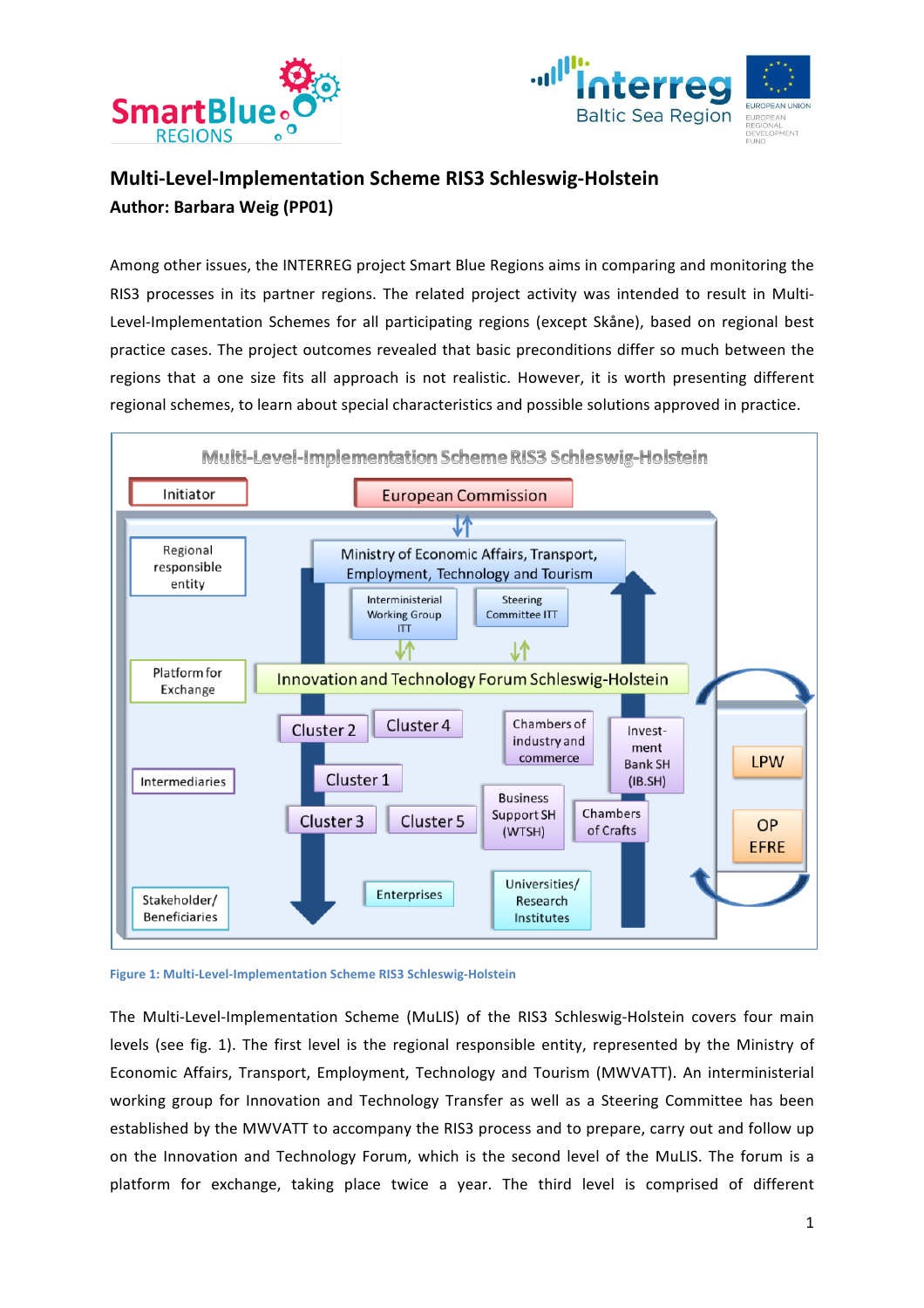



intermediaries such as the clusters of Schleswig-Holstein, the Chambers of Industry and Commerce, the Investment Bank Schleswig-Holstein (IB.SH), the Business Development and Technology Transfer Corporation of Schleswig-Holstein (WTSH) as well as the Chambers of Crafts. The fourth level includes all stakeholders and beneficiaries of the RIS3 process in Schleswig-Holstein. Two groups of actors should be named in this context, the enterprises as well as the universities and research institutes. 

In the following report I will present the different levels of the Multi-Level-Implementation Scheme in more detail and explain the interaction between the different levels. The role of the European Commission as the initiator of the RIS3 process will be explained as well as the connection between RIS3 and the OP ERDF respectively the Landesprogramm Wirtschaft (LPW; engl. *State programme for economy*). Last but not least, the RIS3 process, which passes through the different levels in form of waves, will be explained.

## Regional responsible entity

The highest level of the MuLIS in Schleswig-Holstein is the regional responsible entity, which is the Ministry of Economic Affairs, Transport, Employment, Technology and Tourism (MWVATT). The senior advisor, responsible for the development, implementation and evaluation of the RIS3 is assigned to the department of Technology. To develop the first RIS3 for Schleswig-Holstein, the consulting company Prognos AG in cooperation with the Centre for Regional and Innovation Economics at the University of Bremen was contracted by the MWVATT. For the evaluation and updating of the RIS3, the MWVATT intends to tender another contract to an independent external expert. For the meantime, two bodies have been established to keep the progress ongoing: an interministerial working group for Innovation and Technology as well as a steering committee.

The steering committee is led by the respective state secretaries of the MWVATT and the Ministry of Education, Science and Cultural Affairs (MBWK). In addition, selected persons representing different stakeholder groups are among the members of the steering committee. The business office of the steering committee is attached to the thematically leading unit at the MWVATT. The steering committee is the central steering unit, coordinating and steering the Innovation and Technology Forum Schleswig-Holstein (ITF.SH). Additionally, the steering committee represents the steering structure of the modern governance approach, anchored in the RIS3. The tasks of the committee are the following: 1. Intensifying the interlinkage of science, economy, politics and administration; 2. Enhancing solution-oriented cooperation between the different stakeholder groups; 3. Improving information and knowledge transfer into and out of the stakeholder groups; 4. Developing participatory policy approaches; 5. Analysing barriers of innovation; 6. Giving feedback concerning solutions towards the different stakeholder groups, using crowd intelligence; 7. Successful steering of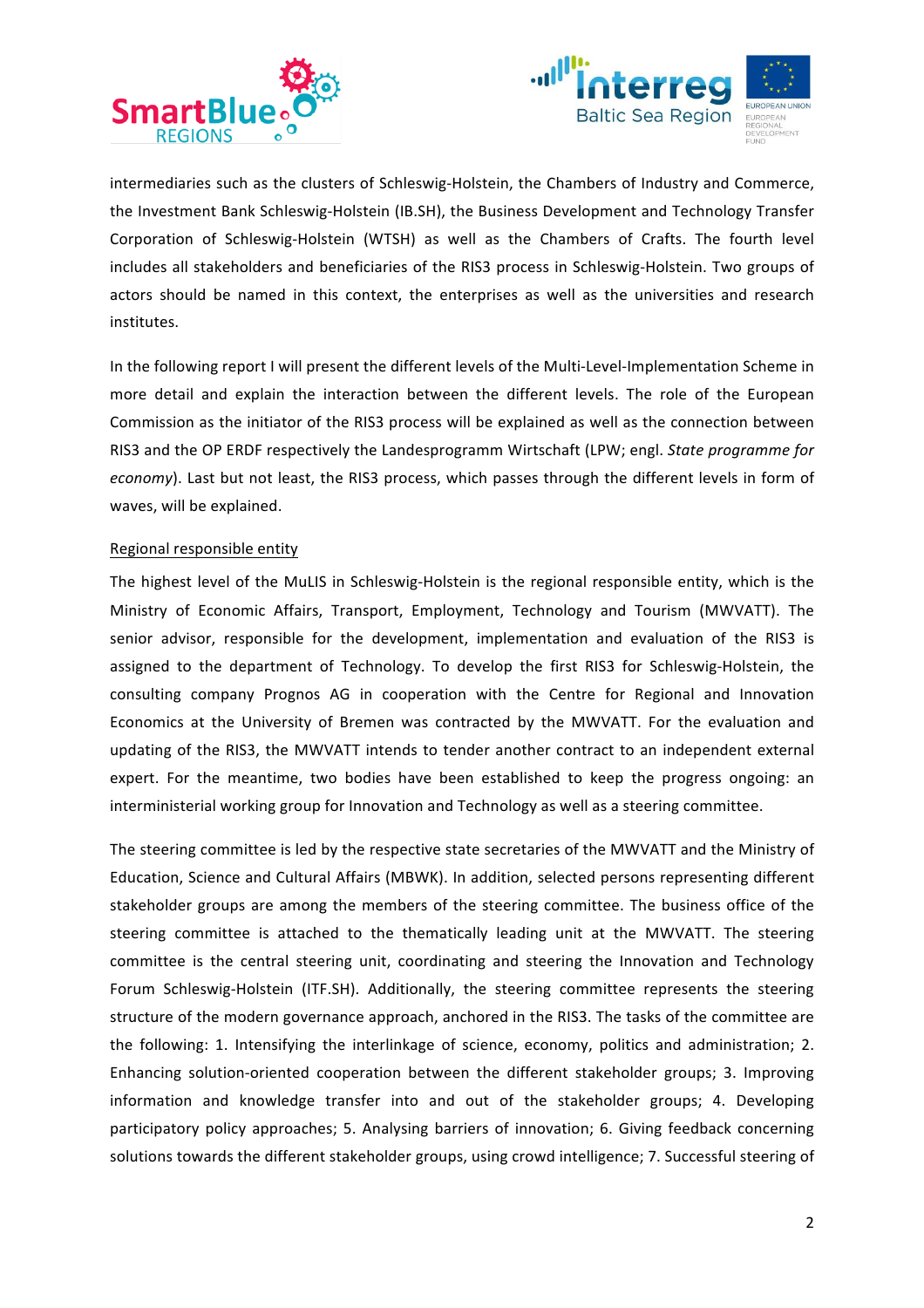



all work processes on different levels; 8. Preparing and wrapping-up the Innovation and Technology Forum; 9. Legitimizing and steering the interministerial working group.

The interministerial working group is made up of representatives from several thematically relevant units in the MWVATT, the MBWK and the Ministry of Energy, Agriculture, the Environment, Nature and Digitalization (MELUND) as well as from the Business Development and Technology Transfer Corporation of Schleswig-Holstein (WTSH) and the Investment Bank Schleswig-Holstein (IB.SH). Depending on the topic to be discussed, appropriate guests are invited. The interministerial working group is the central working structure to implement the orders given by the steering committee. The working group meets as needed, however at least once in a quarter. The main tasks of the working group include 1. Improving solution-oriented cooperation between different ministries; 2. Enhancing transparency with regard to innovation, technology and technology transfer policy between the ministries and among different levels of administration; 3. Processing the results of the ITF.SH to be approved by the steering committee; 4. Implementing orders of the steering committee and reporting. 

# Platform for Exchange

The Innovation and Technology Forum Schleswig-Holstein (ITF.SH) is an event format, intended to take place twice a year. The ITF.SH is jointly organised by the ministries for economic affairs and science. The forum addresses a great variety of participants with different backgrounds, interested in shaping the innovation process in Schleswig-Holstein. The majority of the participants are from universities, universities of applied sciences, research institutes and different intermediaries. Enterprises are invited as well but do not participate as numerous as expected and desired by the organisers. The main aims pursued with this event include: 1. Improving the visibility of the science, technology and business location Schleswig-Holstein; 2. Enhancing networking of actors from science, business, politics and administration; 3. Enabling the exchange on cross-topics and presenting as well as discussing ideas related to innovation, technology and technology transfer; 4. Giving all participants the possibility to engage in regional innovation politics.

So far, three events of this kind took place. The first forum was held in Kiel in the parliament building on September  $19^{th}$ , 2016. The topic of this first forum was "Technology and knowledge transfer as a key for innovative products and smart specialisation". The event combined a small exhibition for intermediaries and stakeholders/ beneficiaries to present themselves, some presentations, a block of parallel workshops and time for networking. The workshops in form of world café rounds dealt with topics such as "networking between science and business", "challenges and new methods in technology and knowledge transfer", "financing innovative ideas" and "learning from best practice cases outside Schleswig-Holstein".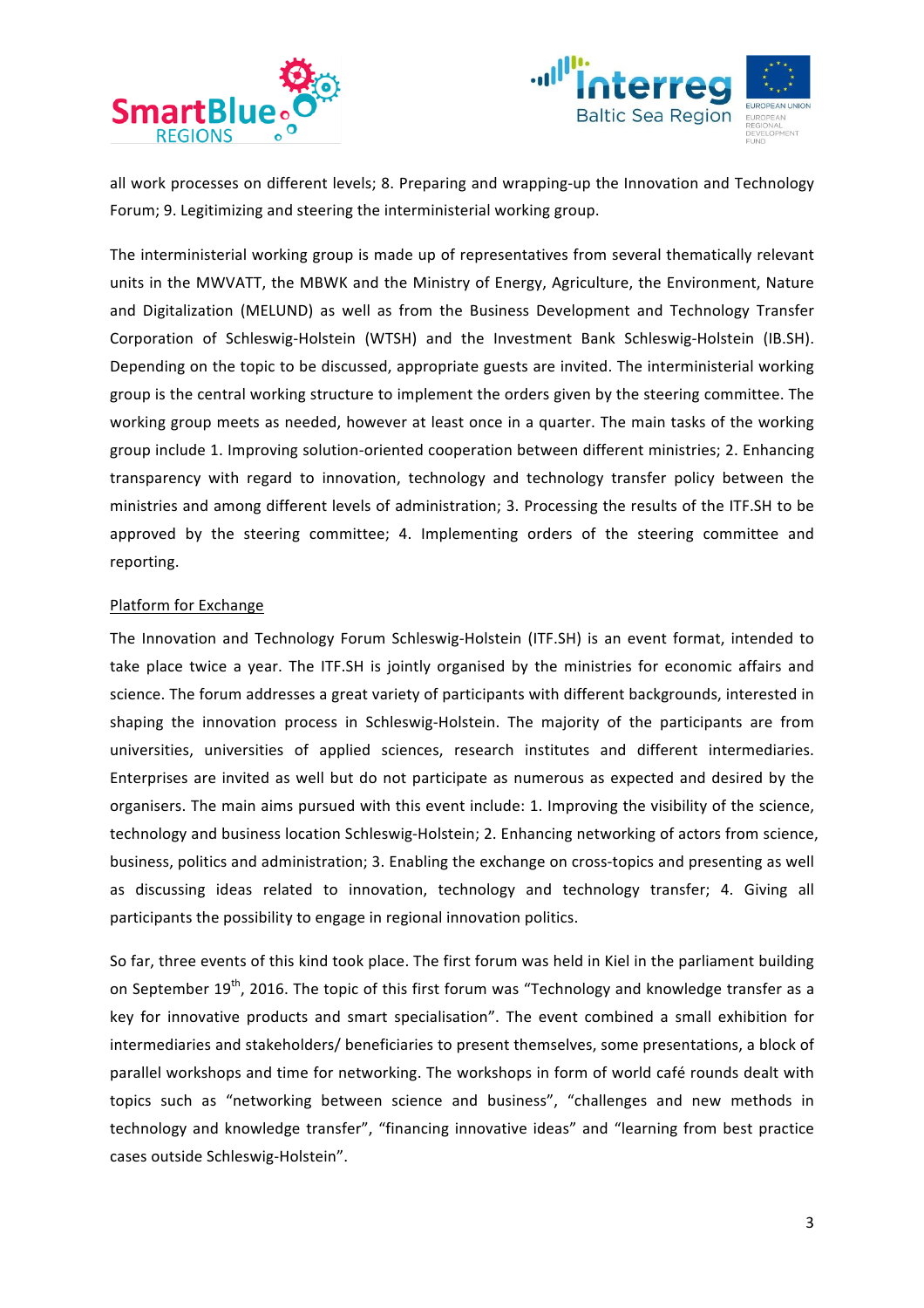



The  $2^{nd}$  forum was titled "From the original idea towards a successful business: financing of company growth and innovative ideas" and took place at the Kiel Centre for Innovation and Technology (KITZ) on February  $16^{th}$ , 2017. Besides a small fair for stakeholders from the financing sector, this forum was exclusively based on presentations with lots of time for networking and discussions in between and afterwards. The topic of successful business start-ups was highlighted from different perspectives. The Microsoft Accelerator programme for start-ups was presented as well as success factors developed by the Institute for Innovation Studies at the Christian-Albrechts-University Kiel. Successful entrepreneurs and experts from the financing sector shared first-hand information about their experiences with the participants.

The  $3^{rd}$  forum took place at the University of Lübeck on May  $2^{nd}$ , 2018. The chosen topic for this event was "Cross-Innovations versus Specialisation – Where is the key for successful business?" The forum started with five short keynote speeches covering different cross-innovation topics such as nanotechnology, digitalisation, creative industry, tourism and integrated energy. The second part of the event was organised in form of five parallel workshops representing the five specialisation fields of Schleswig-Holstein: maritime economy, life sciences, food industry, renewable energy as well as information & communication technology, media. During the workshop sessions, the following questions were discussed: Do the five specialisation fields cover the strengths of Schleswig-Holstein in an appropriate way? Which aspects within the specialisation fields need more attention? Which topics could be fruitful fields of cross-innovation, connecting different specialisation fields? After the workshop sessions there was time for the participants to network and discuss the results.

## Intermediaries

The group of intermediaries represents an important level for the RIS3 implementation, especially in the context of communication between the regional responsible entity and the multitude of stakeholders/ beneficiaries. In Schleswig-Holstein, five cluster organisations are established, representing the five specialisation fields. A sixth cluster exists for the tourism sector. However, as this one is not related to any specialisation field named in the RIS3, this cluster is left out in the presented MuLIS. The clusters are financed from different sources, however they are connected by one cluster agency, coordinating the implementation of the cluster policy in Schleswig-Holstein and enhancing the exchange between all six cluster organisations. The cluster organisations with their cluster and project managers and assistants are important contact points to address the actors within the specialisation fields. The employees of the cluster organisations are on one hand in constant contact to their members and know about challenges and trends within their field and are on the other hand well connected with the regional administration. Therefore they are valuable contact persons for both sides and constitute an important connecting element within the MuLIS.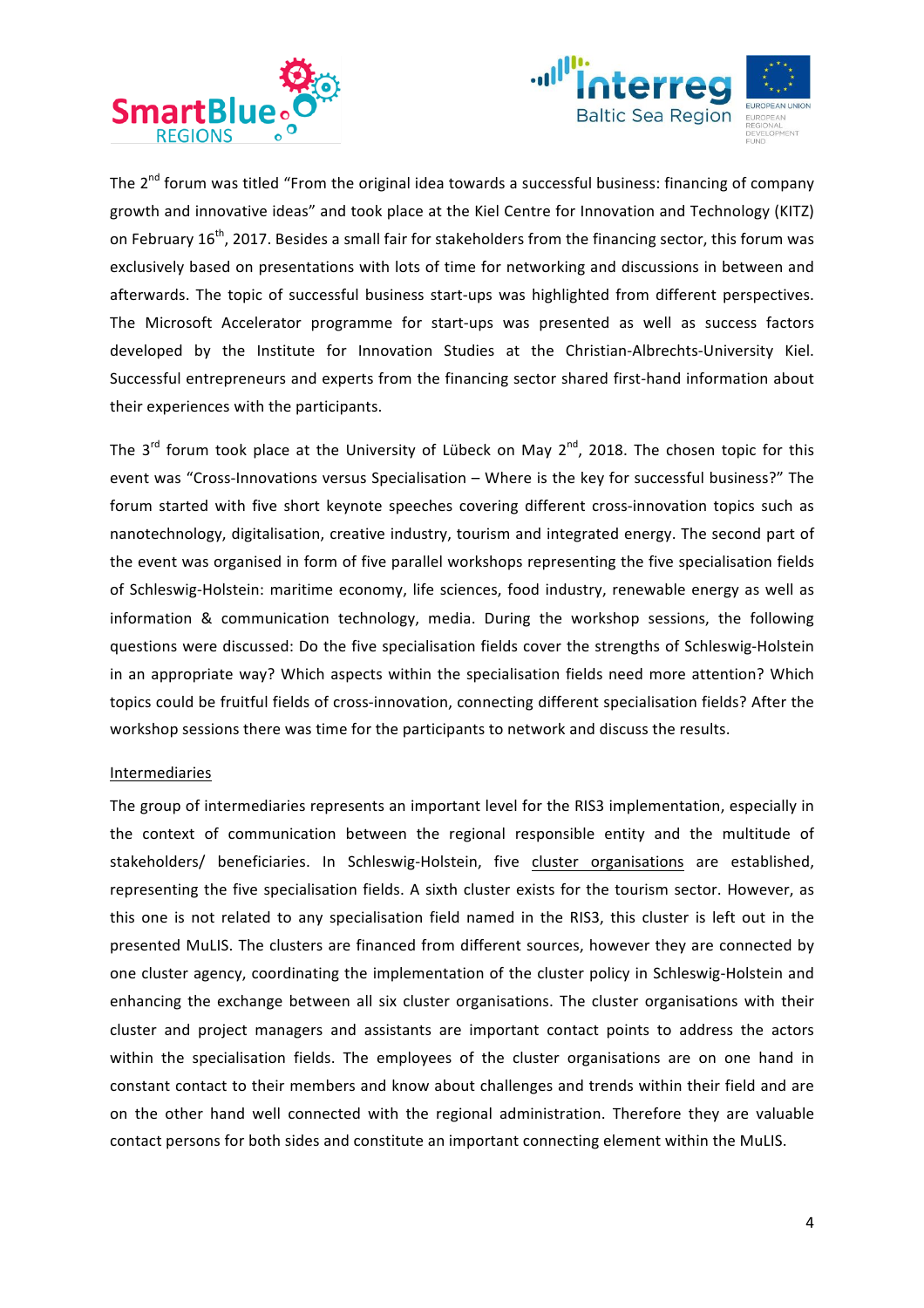



Besides the cluster organisations, other institutions like the Chambers of Industry and Commerce, the Investment Bank Schleswig-Holstein, the Business Development and Technology Transfer Corporation of Schleswig-Holstein (WTSH) as well as the Chambers of Crafts do play a role as intermediaries in the RIS3 process. Their task is primarily to advice enterprises in terms of financing, innovation and development. Same as the cluster organisations, the employees of those institutions are in constant exchange with their customers as well as with the ministry, which makes them important interfaces as well as active stakeholders in the RIS3 process.

However, intermediaries are not only the contact point between the ministry and the stakeholders, together with the MWVATT the intermediaries are able to influence and foster the innovation process. Therefore, their employees should understand the concept of smart specialisation, the rationale behind the RIS3 process in general and the aims of the RIS3 in Schleswig-Holstein. With their knowledge, connections, insights and advisory capacity, they are predestined to cooperate with the regional responsible entity to guide the process.

# Stakeholders/ Beneficiaries

Two groups of stakeholders or beneficiaries are addressed in the RIS3 process. The first group consists of enterprises. Enterprises are the core of the regional economy. In Schleswig-Holstein, 96.4%<sup>1</sup> of all companies are small enterprises with less than 50 employees. Those firms are primarily focused on their own business, its development and success. However, to compete in a global environment, enterprises increasingly need to cooperate and to exchange with others. Cluster organisations support them to connect with suitable partners. In addition, small enterprises need support and advice from other intermediaries for instance in terms of funding possibilities. However, even though enterprises benefit from an innovative environment and a successful economic development in Schleswig-Holstein, most of them are not interested in the RIS3 process as such. Nevertheless, it is important to get those stakeholders on board. To guarantee a successful innovation policy it is essential to know their needs, their challenges and ideas. Integrating them in an appropriate way seems to be one of the most difficult tasks in the RIS3 process.

The second group of stakeholders/ beneficiaries are universities, universities of applied sciences and research institutes in Schleswig-Holstein. They are important suppliers for basic and applied research and thus central actors in the innovation system. There still is a gap between research results and its usability for enterprises. Improving technology and knowledge transfer as well as a close exchange of research and business are thus highly important. In contrast to most small enterprises in Schleswig-Holstein, the science sector established departments for technology transfer, attending different events and representing the opinion, wishes and needs of their institutions. However, a direct contact between scientists and entrepreneurs is still challenging.

 

 $1$  RIS3 SH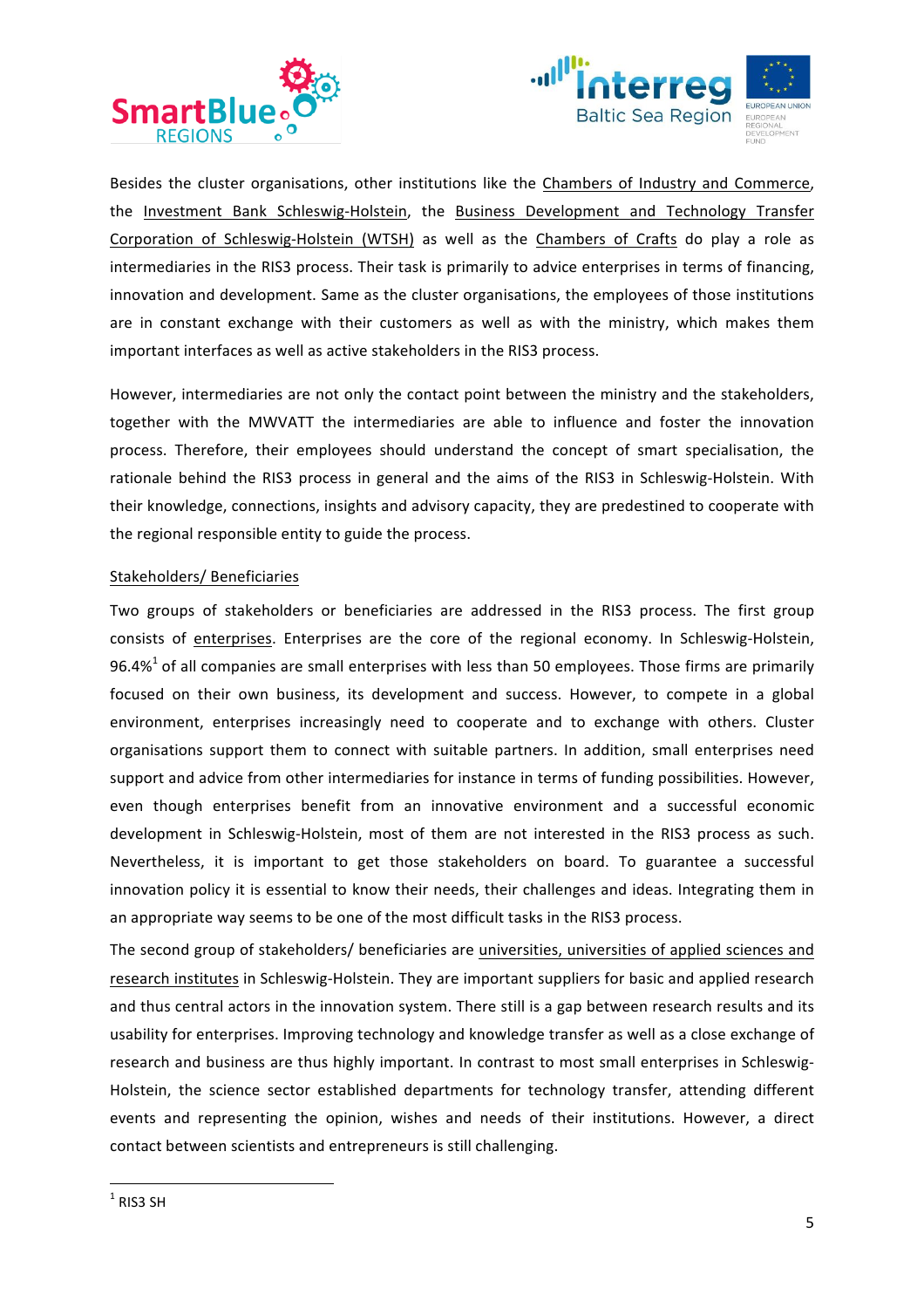



#### Initiator

The RIS3 process in Schleswig-Holstein was initiated based on a requirement by the European Commission. The RIS3 document had to be provided by the regions as ex ante conditionality to use ERDF funds for supporting innovation projects in the programme period 2014-2020. The RIS3 process is based on the concept of smart specialisation, including an evidence-based strategy development, an entrepreneurial discovery process, the uptake of a global perspective in the context of regional competitive advantages, the consideration of existing knowledge and technologies, by setting priorities for regional specialisation in related sectors, and by focusing on cross-innovations and the accumulation of a critical mass of competences. The development of the RIS3 document is supposed to be based on a regional SWOT analysis (strengths, weaknesses, opportunities, threats). The European Commission gave instructions and guidelines for the process, to be carried out by the regional responsible entities. The developed RIS3 documents as well as all updates have to be sent to the Commission for information and approval.

#### OP-ERDF/LPW

The RIS3 Schleswig-Holstein contains different aims and visions, but no specific measures to implement them. As an ex ante conditionality, the RIS3 is connected with the operational programme of the ERDF funding as well as with the overarching state programme for economy (LPW). To guarantee consistence it is important to update changes in one document also in the other one. The RIS3 responsible person and the managing authority for the OP ERDF are assigned to different departments of the MWVATT. Parallel processes are not always feasible.

The OP ERDF indicates different measures available for funding to implement the aims and visions described in the RIS3. However, no specific measures for the different specialisation fields are listed. In contrast, measures described in the OP ERDF are general and open for all sectors. Only the RIS3 specifies which fields are eligible in terms of innovation projects. Other priority axes of the operational programme are not influenced by the RIS3.

## **Interaction – the RIS3 process in Schleswig-Holstein**

The RIS3 process can be described as a wave-like process (see fig. 2). The starting point of the process was the decision of the European Commission to request RIS3 documents as an ex ante conditionality for ERDF innovation funding in the program period 2014-2020 (and probably in the following periods). This idea was based on the concept of smart specialisation, introduced by Dominique Foray and his working group at the École Polytechnique Fédérale de Lausanne to the European Commission. The main intention behind this concept is to focus funding for innovation projects on some cautiously chosen specialisation fields. Those specialisation fields are supposed to reflect the innovative potential of the region as well as regional comparative advantages. In addition, those specialisation fields, elaborated within a participatory entrepreneurial discovery process, should show related variety among themselves. That means that cross-innovations including several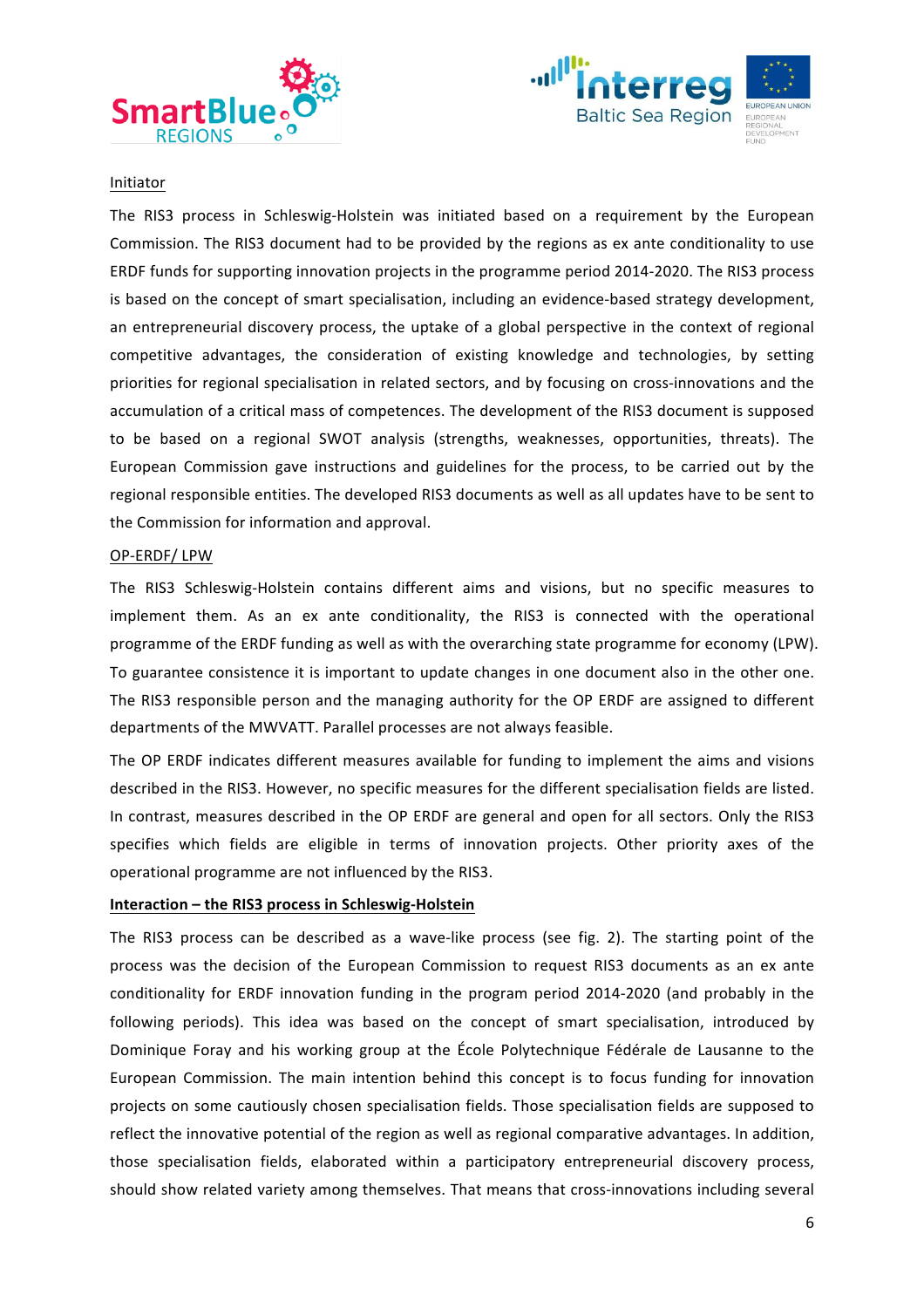



specialisation fields should be realistic and probable. The idea was transformed in an ex ante conditionality for all regions wanting to receive ERDF funding for innovation projects. The regions had to nominate a regional responsible entity. In the case of Schleswig-Holstein, the MWVATT was chosen.



**Figure 2: RIS3 Process Schleswig-Holstein** 

Being responsible to put the RIS3 in place, the MWVATT commissioned Prognos to carry out the required process and to develop the strategy in cooperation with the Centre for Regional and Innovation Economics at the University of Bremen. Prognos organised a workshop, inviting all related intermediaries and stakeholders/ beneficiaries. In addition, interviews were conducted with actors of the innovation system in Schleswig-Holstein. After the SWOT analysis, the workshops and interviews, Prognos elaborated the current RIS3 document together with the ministry. The strategy was then presented to the European Commission and accepted. On December  $10<sup>th</sup>$  2013, the cabinet of Schleswig-Holstein approved the innovation strategy (RIS3). It came into force just in time for the start of the new ERDF funding period 2014-2020.

However, the RIS3 is not intended to be a static document. The idea and thus the requirements of the European Commission earmark a permanent stakeholder process of monitoring and evaluation. For this reason the Innovation and Technology Forum Schleswig-Holstein (ITF.SH) was initiated. The event is organised, carried out and wrapped-up by the Interministerial Working Group ITT and the Steering Committee, both set in place by the MWVATT. The majority of the participants of this forum are stakeholders/ beneficiaries as well as intermediaries. The aim is to inform those actors but also to